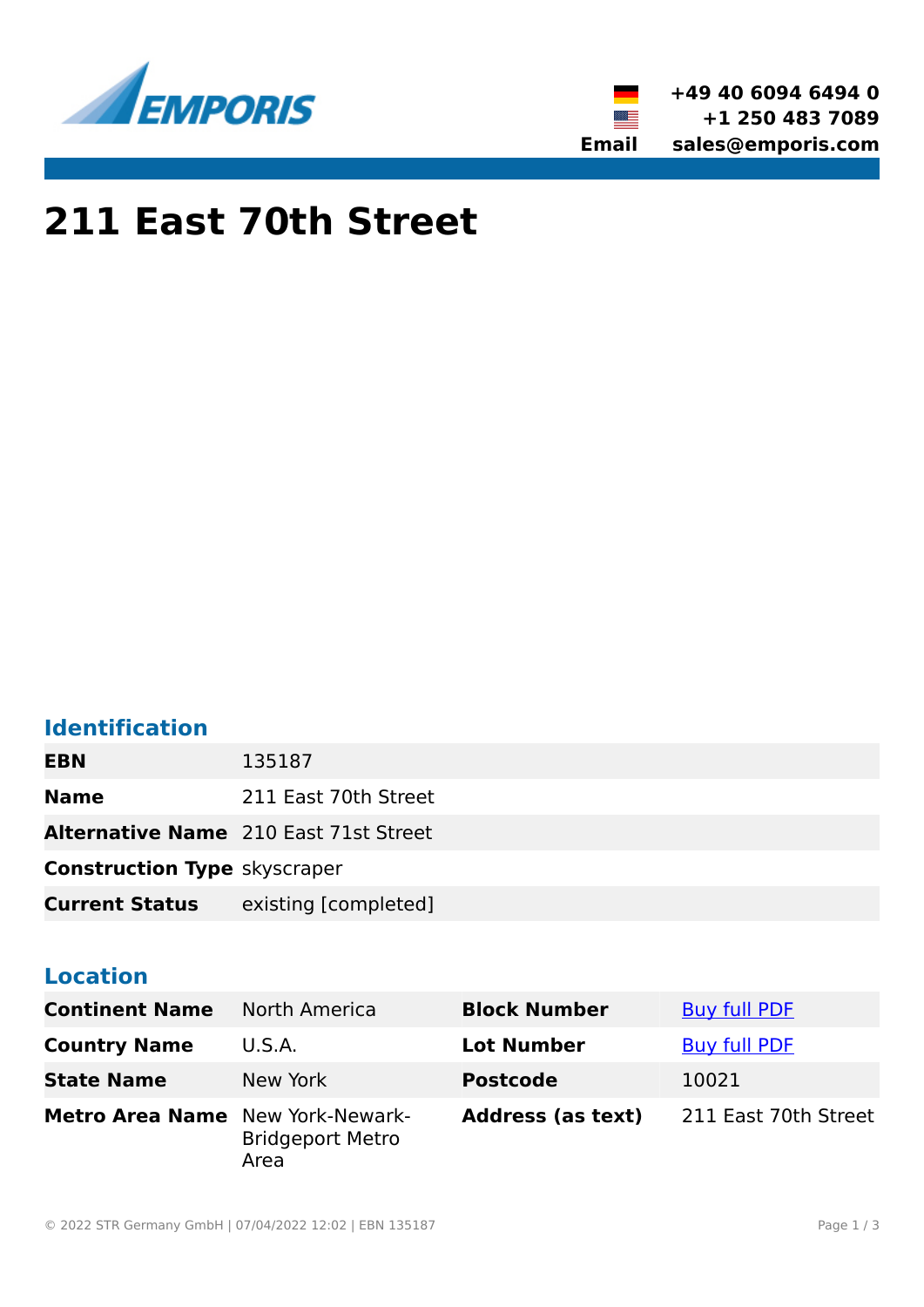

| <b>City Name</b>                                    | New York City |        | <b>Main Address</b>                     |                 | <b>Street</b> | 205-215 East 70th   |  |
|-----------------------------------------------------|---------------|--------|-----------------------------------------|-----------------|---------------|---------------------|--|
| District (1st level) Manhattan                      |               |        | <b>Virtual Address</b>                  |                 | <b>Street</b> | 202-220 East 71st   |  |
| District (2nd level) Upper East Side                |               |        |                                         |                 |               |                     |  |
|                                                     |               |        |                                         |                 |               |                     |  |
| <b>Description</b>                                  |               |        |                                         |                 |               |                     |  |
| <b>Architectural style modernism</b>                |               |        | <b>Main Usage</b>                       |                 |               | rental apartments   |  |
|                                                     |               |        |                                         |                 |               |                     |  |
| <b>Spatial dimensions</b>                           |               |        |                                         |                 |               |                     |  |
| <b>Height (structural)</b>                          |               | 356 ft | <b>Floors (overground)</b>              |                 |               | 35                  |  |
| Height (tip)                                        |               | 356 ft |                                         |                 |               |                     |  |
|                                                     |               |        |                                         |                 |               |                     |  |
| <b>Years and costs</b>                              |               |        |                                         |                 |               |                     |  |
| <b>Year (construction</b><br>end)                   |               |        |                                         |                 |               | 1976                |  |
|                                                     |               |        |                                         |                 |               |                     |  |
| <b>Involved companies</b>                           |               |        |                                         |                 |               |                     |  |
| Architect                                           |               |        |                                         |                 |               |                     |  |
| <b>Emery Roth &amp; Sons</b><br>3 West 57th Street  |               |        | Phone                                   | +1 212 751 4188 |               |                     |  |
| 10019 New York City<br><b>U.S.A.</b>                |               |        | Fax                                     | +1 212 751 6388 |               |                     |  |
| Additional company data available for this building |               |        |                                         |                 |               |                     |  |
| <b>Owner</b>                                        |               |        | <b>Buy full PDF</b> Property Management |                 |               | <b>Buy full PDF</b> |  |

## **Need additional information? Contact us now!**

| - Email<br>sales@emporis.com<br>Tokyo | - Phone<br>- Phone | +49 40 6094 6494 0<br>$+1$ 250 483 7089 | Hamburg<br>New York | 09:00 am - 07:00 pm<br>$(03:00 \text{ am} - 01:00 \text{ pm})$<br>$04:00 \text{ pm} - 02:00 \text{ am}$ |
|---------------------------------------|--------------------|-----------------------------------------|---------------------|---------------------------------------------------------------------------------------------------------|
|---------------------------------------|--------------------|-----------------------------------------|---------------------|---------------------------------------------------------------------------------------------------------|